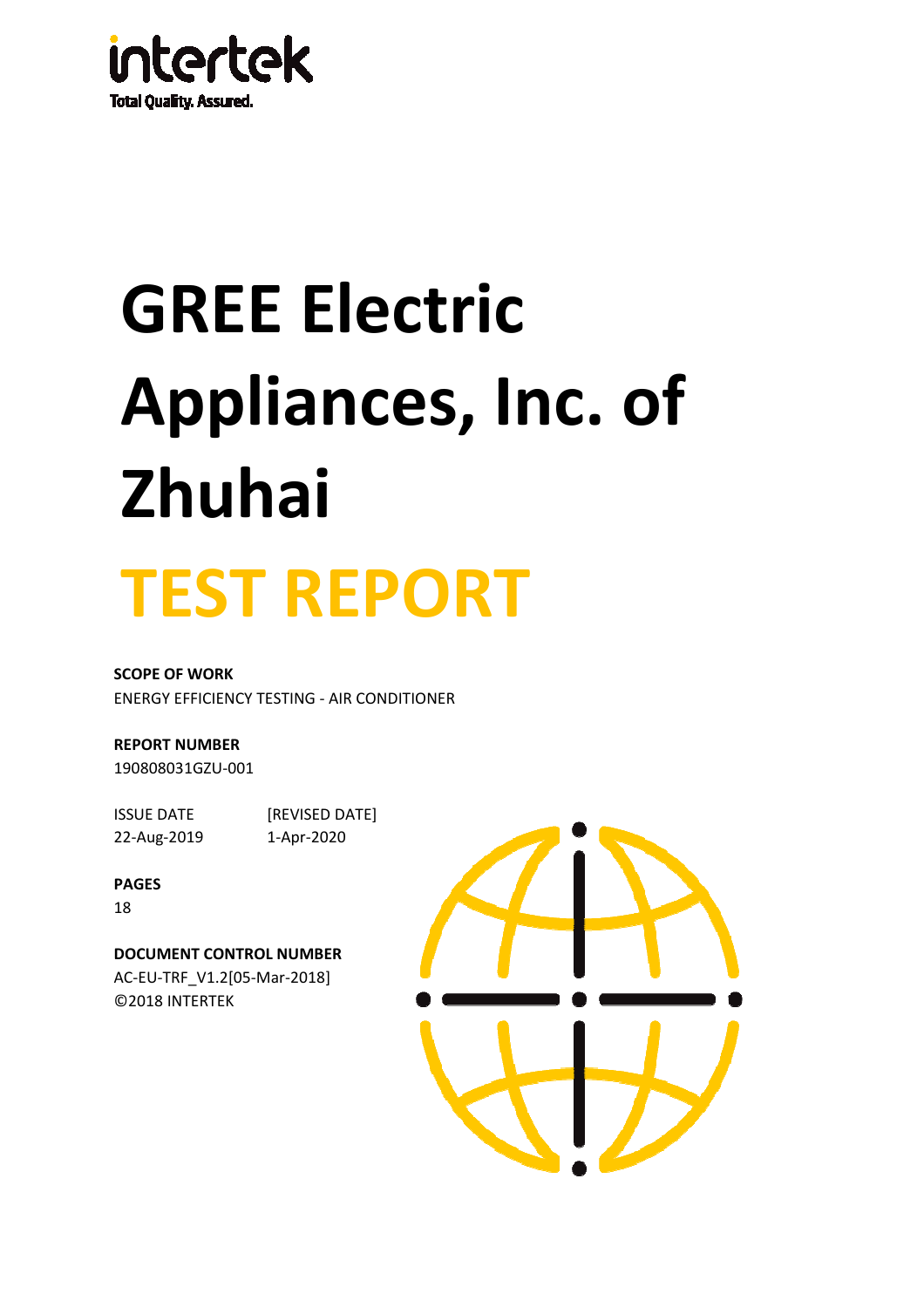### **itertek Total Quality. Assured.**

Report No. 190808031GZU-001 Testing Laboratory: Address: Applicant/Manufacturer: Address: Manufacturing site 1: Address: Manufacturing site 2: Address: Testing Location: Address: Product: Brand Name: Description: Model(s): Model Similarity: Ratings: Date of receipt of sample(s): Date Range of Test: Test standard(s) or criteria(s): Conclusion: Prepared by: Taylor Cai Approved by: Oscar Lin Title: Engineer Title: Sr.Project Engineer Intertek Testing Services Shenzhen Ltd. Guangzhou Branch GREE Electric Appliances, Inc. of Zhuhai GREE Electric Appliances, Inc. of Zhuhai GREE Electric Appliances, Inc. of Zhuhai West Jinji Rd, Qianshan, Zhuhai, Guangdong, China, 519070 220-240V, 50Hz GREE ELECTRIC APPLIANCES (WUHU) CO., LTD. Block E, No.7-2 Guang Dong Software Science Park, Caipin Road, Guangzhou Science City, GETDD, Guangzhou, China West Jinji Rd, Qianshan, Zhuhai, Guangdong, China, 519070 Single ducted air conditioner (EU) 206/2012 + (EU) 2016/2282; (EU) No 626/2011 + (EU) 2017/254; EN14511-1:2018; EN14511-2:2018; EN14511-3:2018 EN 12102-1: 2017; EN 50564: 2011 West Jinji Rd, Qianshan, Zhuhai, Guangdong, China, 519070 North Of Lianhe Road ,West Of Wuhua Road ,East Of Yapeng Road,Economic Development District Of Sanshan,Wuhu City The product(s) tested comply with the requirements of the regulation (EU) 206/2012. 25-Jul-2019 GREE The product covered by this report is a household, indoor used, cord connected single ducted air conditioner. GPC12AL-K5NNA3C; GPC12AL-K5NNA1C; GPC12AL-K5NNA2C These models are identical except for the front panel. 25-Jul-2019

Signature: *Signature on file* Signature on file Signature Signature on file

This report is for the exclusive use of Intertek's Client and is provided pursuant to the agreement between Intertek and its Client. Intertek's responsibility and liability are limited to the terms and conditions of the agreement. Intertek assumes no liability to any party, other than to the Client in accordance with the agreement, for any loss, expense or damage occasioned by the use of this report. Only the Client is authorized to permit copying or distribution of this report and then only in its entirety. Any use of the Intertek name or one of its marks for the sale or advertisement of the tested material, product or service must first be approved in writing by Intertek. The observations and test results in this report are relevant only to the sample tested. This report by itself does not imply that the material, product, or service is or has ever been under an Intertek certification program.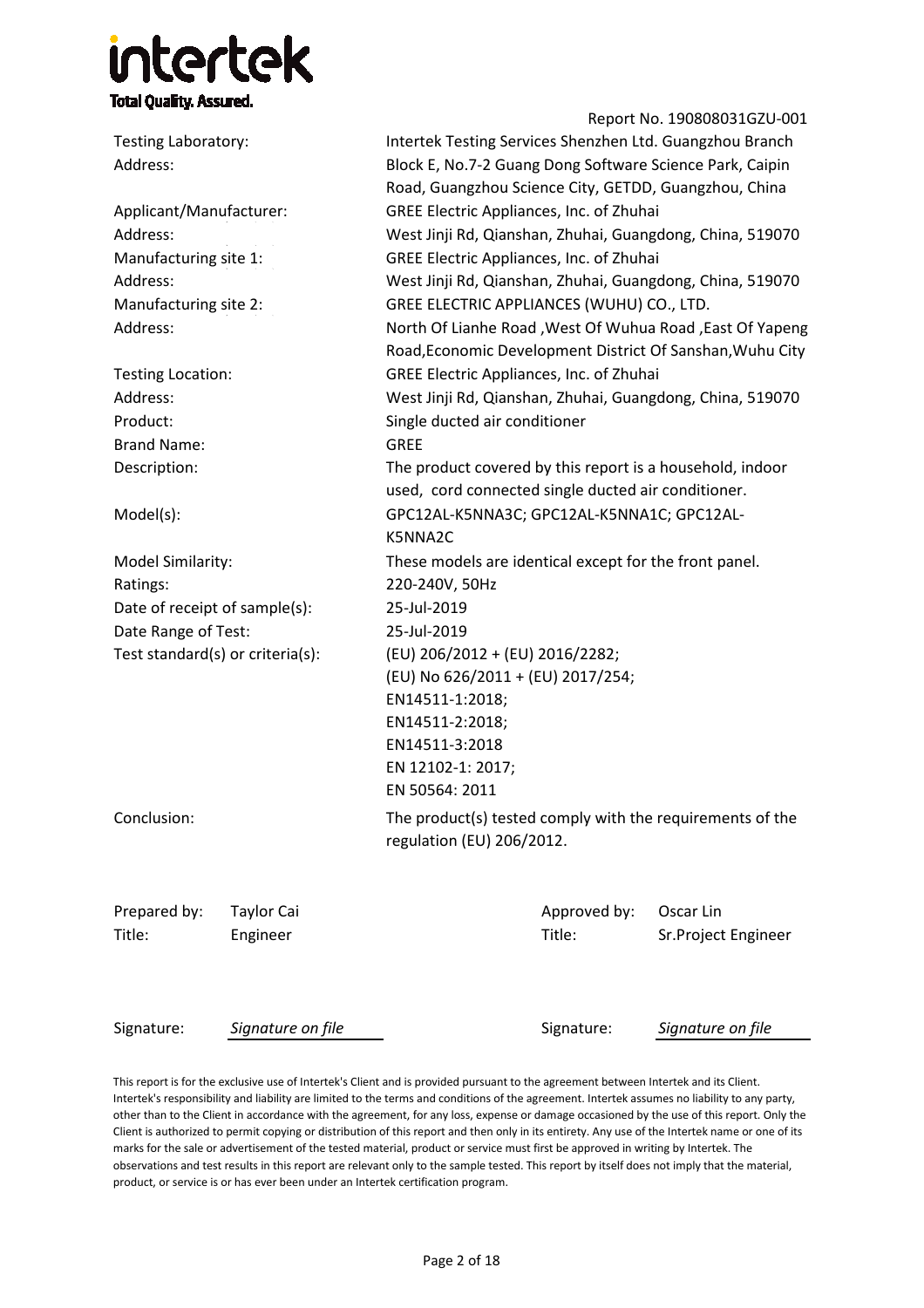

**Photos:**

Report No. 190808031GZU-001

Photo 1 - External view of model GPC12AL-K5NNA3C



Photo 2 - External view of model GPC12AL-K5NNA1C

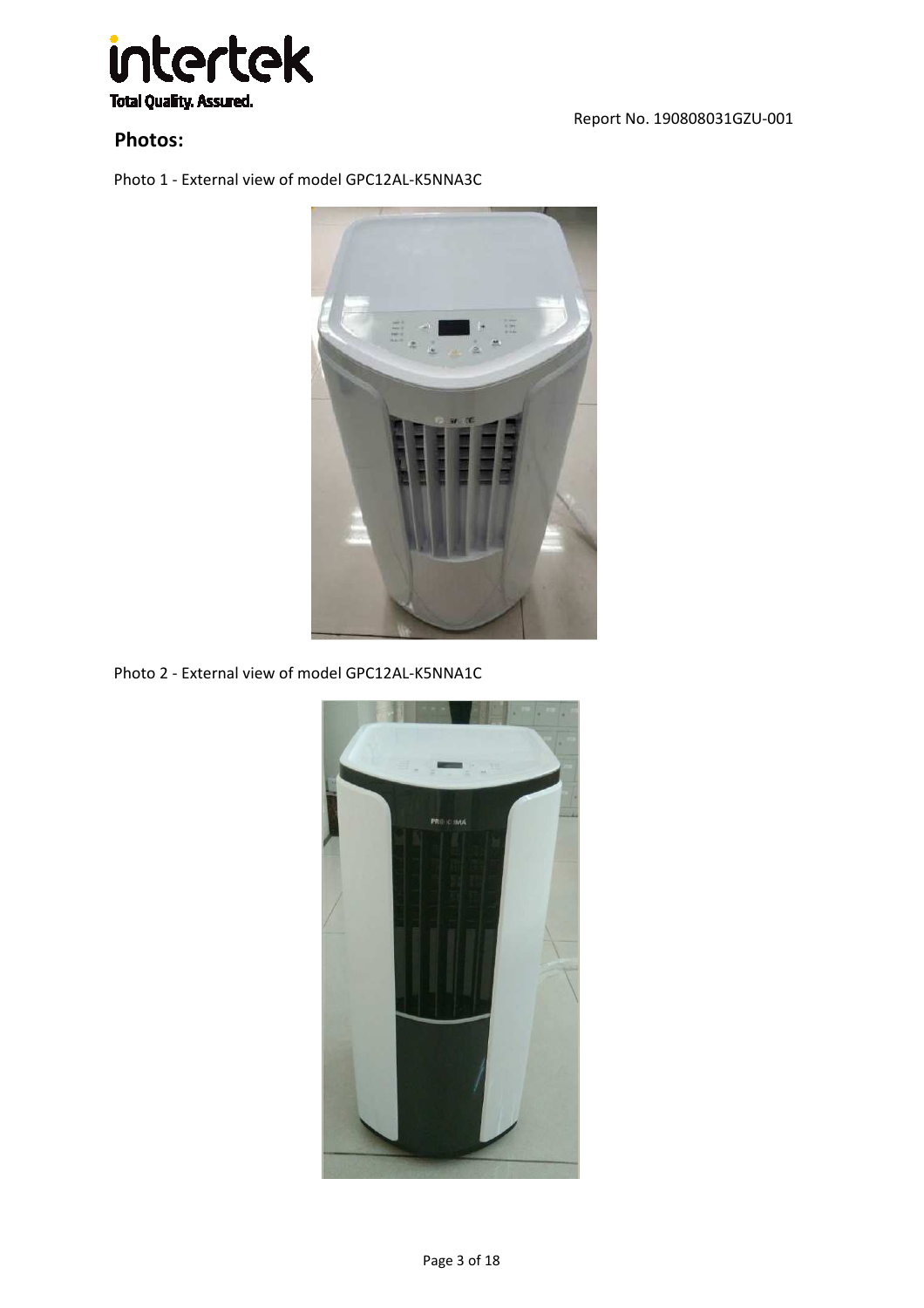

Photo 3 - External view of model GPC12AL-K5NNA2C

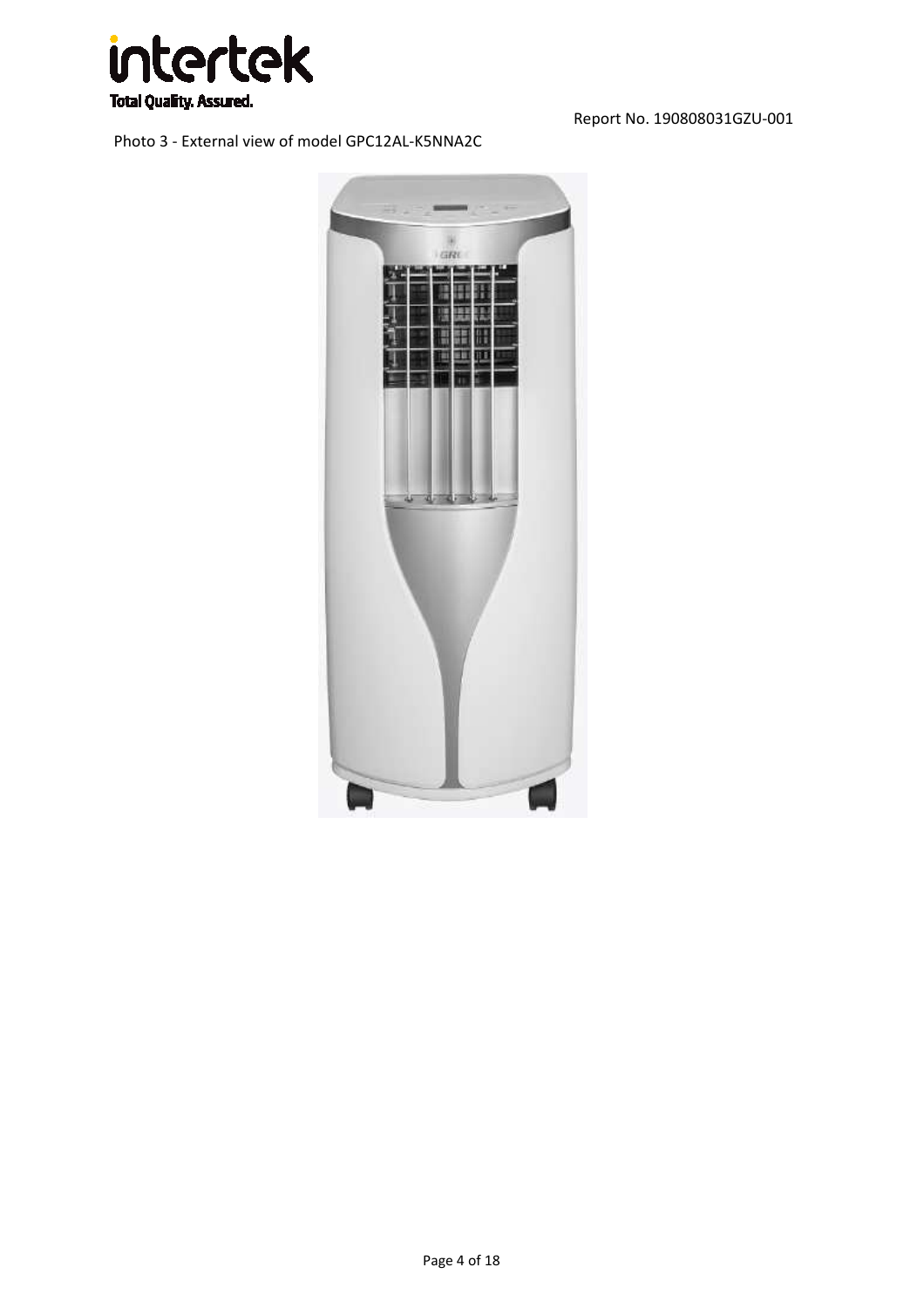

Photo 4 - Nameplate of model GPC12AL-K5NNA3C

| <b>GREE</b>                                                    |                 |
|----------------------------------------------------------------|-----------------|
| <b>LOCAL AIR CONDITIONER</b>                                   |                 |
| Model                                                          | GPC12AL-K5NNA3C |
| <b>Rated Voltage</b>                                           | $220 - 240V -$  |
| <b>Rated Frequency</b>                                         | 50Hz            |
| Climate Type                                                   | T1              |
| <b>Cooling Capacity</b>                                        | 3400W           |
| <b>Cooling Power Input</b>                                     | 1305W           |
| Cooling Rated Input                                            | 1500W           |
| Pressure (Discharge/Suction)                                   | 3.0/1.5MPa      |
| <b>Maximum Allowable Pressure</b>                              | 3.0MPa          |
| Sound Pressure Level                                           | 53dB(A)         |
| Refrigerant                                                    | R290            |
| Refri. Charge                                                  | 0.20kg          |
| Weight                                                         | 35kg            |
| Isolation                                                      | Ι               |
| Manufactured Date                                              | YYYY.MM         |
| Do not cover air discharge openings                            |                 |
| GREE ELECTRIC APPLIANCES, INC. OF ZHUHAI                       |                 |
| Intertek                                                       |                 |
| C€⊠                                                            |                 |
| Add: West Jinji Rd, Qianshan, Zhuhai, Guangdong, China, 519070 |                 |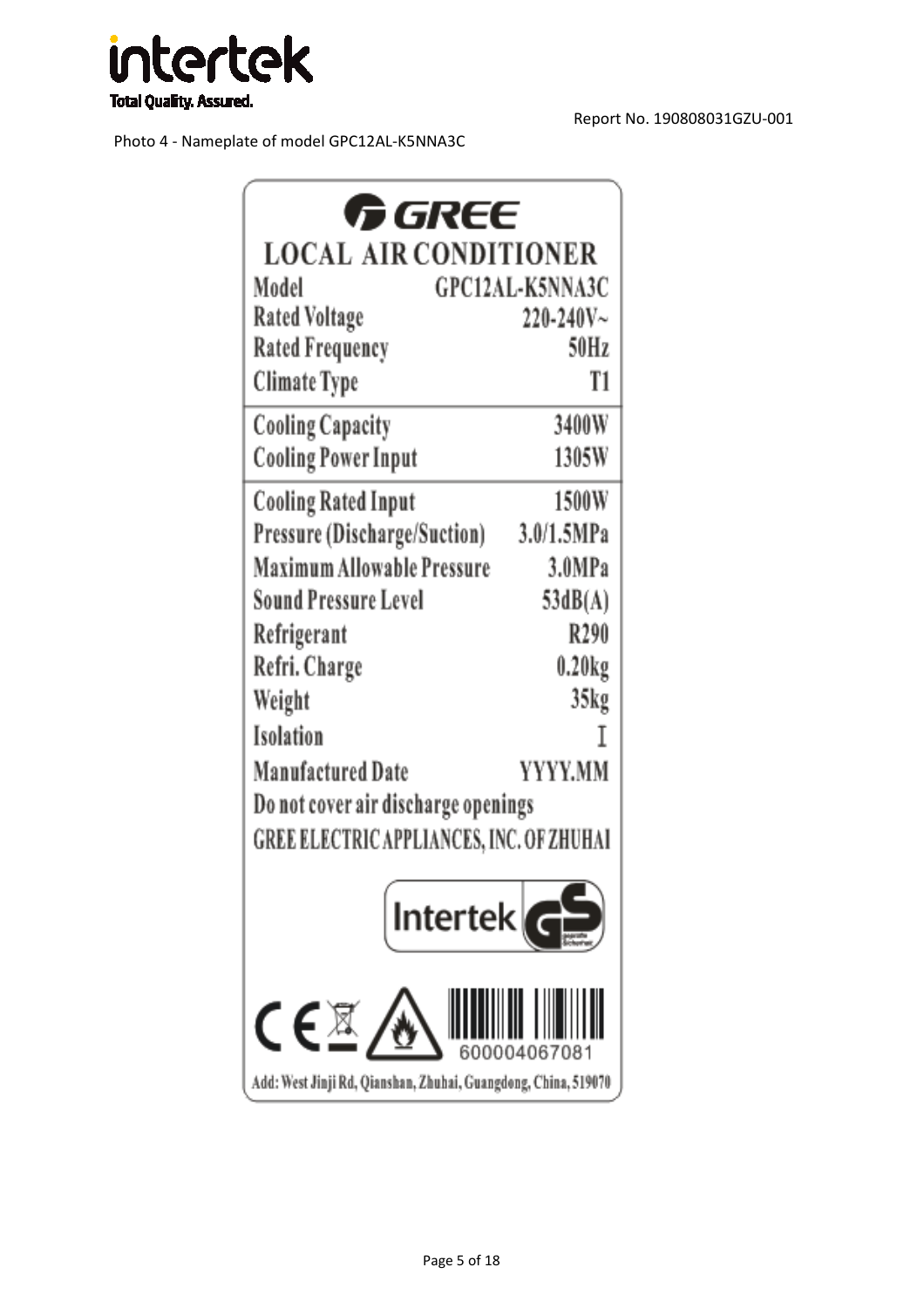

Photo 5 - Nameplate of model GPC12AL-K5NNA1C

| <b>GREE</b>                                          |                  |
|------------------------------------------------------|------------------|
| <b>LOCAL AIR CONDITIONER</b>                         |                  |
| Model                                                | GPC12AL-K5NNA1C  |
| Rated Voltage                                        | $220 - 240V -$   |
| <b>Rated Frequency</b>                               | 50Hz             |
| <b>Climate Type</b>                                  | T1               |
| <b>Cooling Capacity</b>                              | 3400W            |
| <b>Cooling Power Input</b>                           | 1305W            |
| <b>Cooling Rated Input</b>                           | 1500W            |
| Pressure (Discharge/Suction)                         | 3.0/1.5MPa       |
| Maximum Allowable Pressure                           | 3.0MPa           |
| <b>Sound Pressure Level</b>                          | 53dB(A)          |
| Refrigerant                                          | R290             |
| Refri. Charge                                        | $0.20\text{kg}$  |
| Weight                                               | 35 <sub>kg</sub> |
| Isolation                                            |                  |
| Manufactured Date                                    | YYYY.MM          |
| Do not cover air discharge openings                  |                  |
| GREE ELECTRIC APPLIANCES, INC. OF ZHUHAI             |                  |
| tertel                                               |                  |
|                                                      |                  |
| Jinji Rd, Qianshan, Zhuhai, Guangdong, China, 519070 |                  |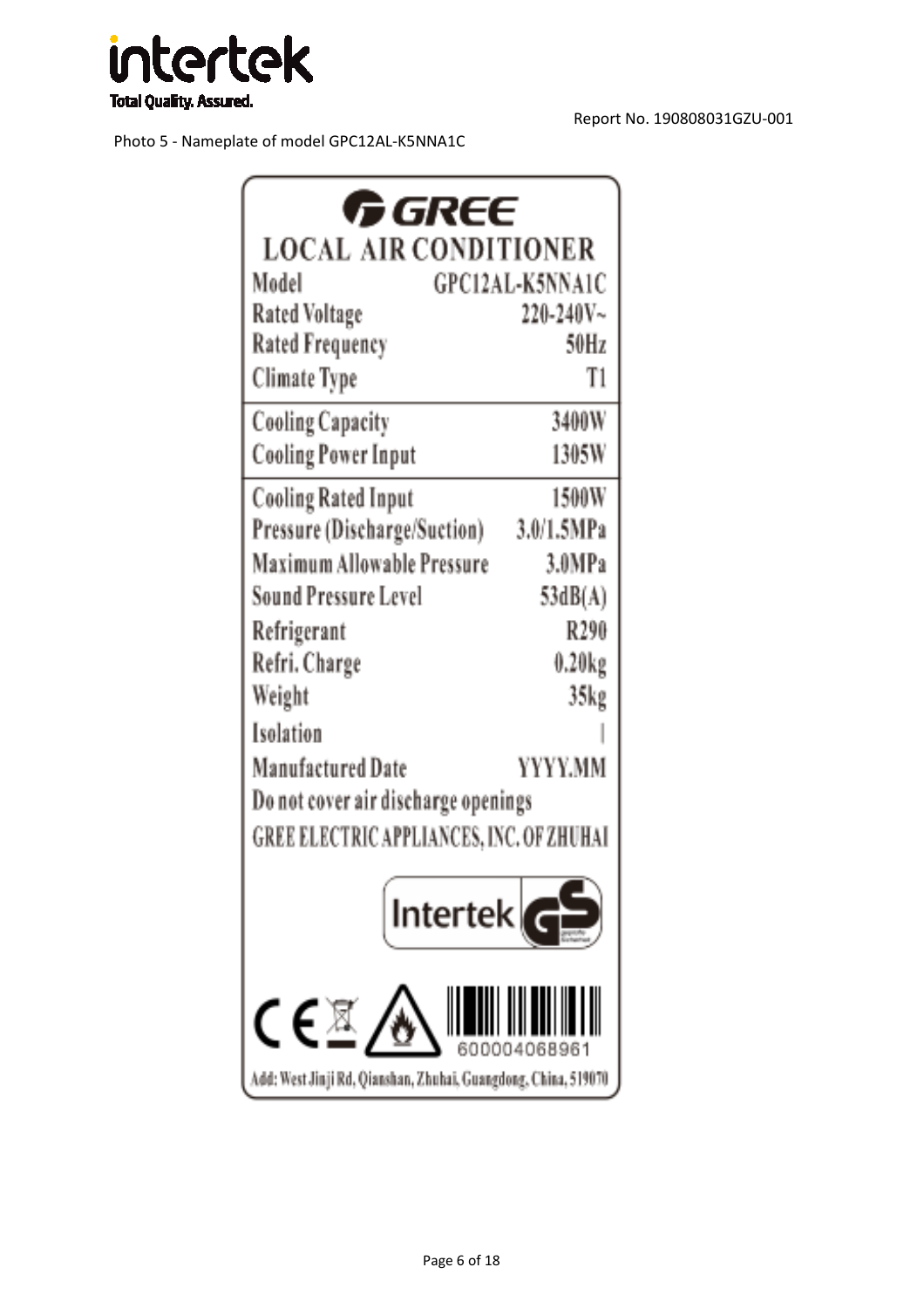

Photo 6 - Nameplate of model GPC12AL-K5NNA2C

| Model                               | <b>GPC12AL-K5NNA2C</b>                   |
|-------------------------------------|------------------------------------------|
| <b>Rated Voltage</b>                | $220 - 240V -$                           |
| <b>Rated Frequency</b>              | 50Hz                                     |
| <b>Climate Type</b>                 | T <sub>1</sub>                           |
| <b>Cooling Capacity</b>             | 3.40kW                                   |
| <b>Cooling Power Input</b>          | 1305W                                    |
| EER                                 | 2.60                                     |
| <b>Rated Input</b>                  | 1500W                                    |
| <b>Pressure (Discharge/Suction)</b> | 3.0/1.5MPa                               |
| <b>Maximum Allowable Pressure</b>   | 3.0MPa                                   |
| <b>Sound Pressure Level</b>         | 53dB(A)                                  |
| Refrigerant                         | R290                                     |
| Refri. Charge                       | 0.20kg                                   |
| Weight                              | 35kg                                     |
| Isolation                           |                                          |
| <b>Manufactured Date</b>            | YYYY.MM                                  |
| Serial No.                          |                                          |
| Do not cover air discharge openings |                                          |
|                                     | GREE ELECTRIC APPLIANCES, INC. OF ZHUHAI |
|                                     | Intertek                                 |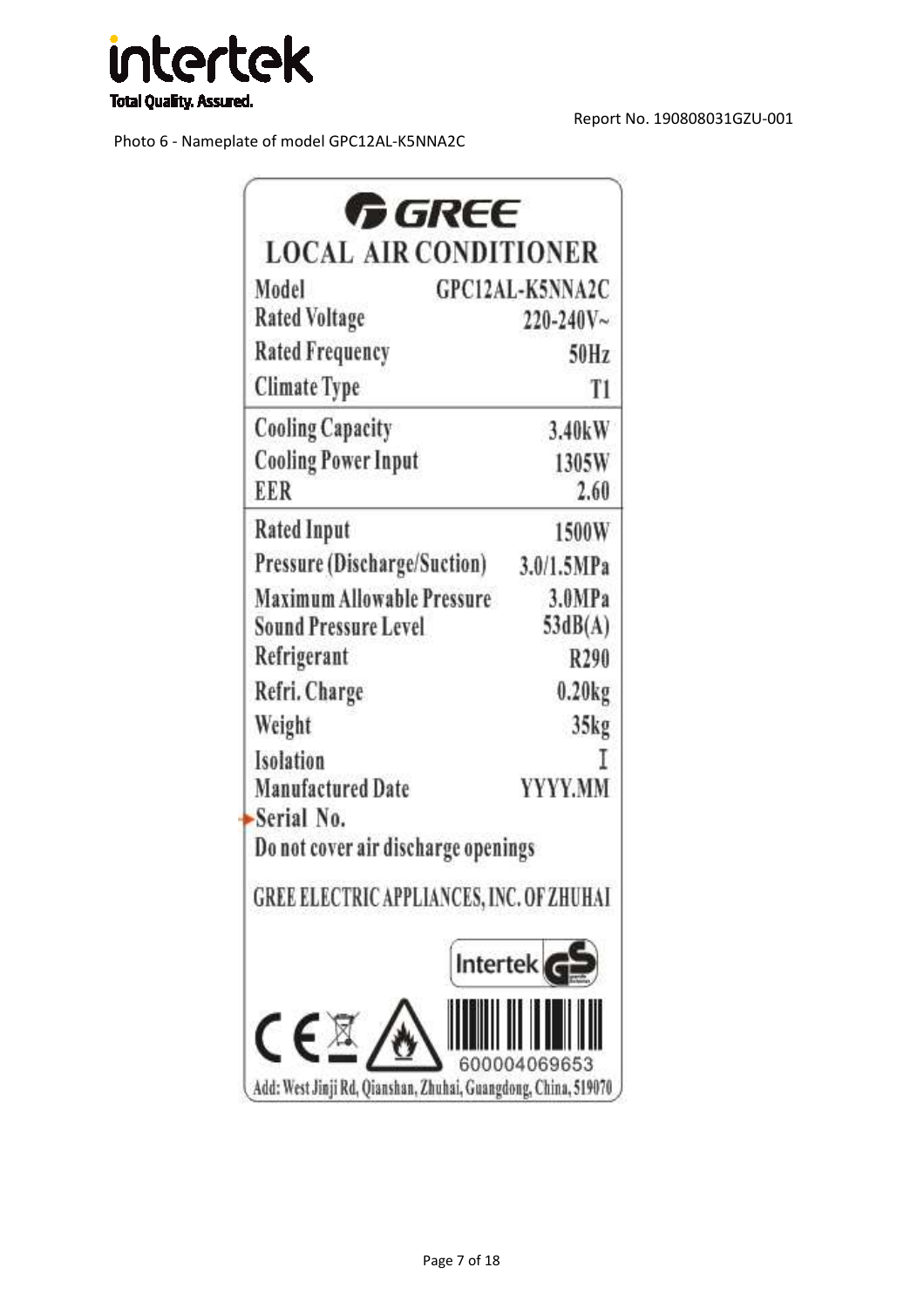

Photo 7 - Energy label of model GPC12AL-K5NNA3C

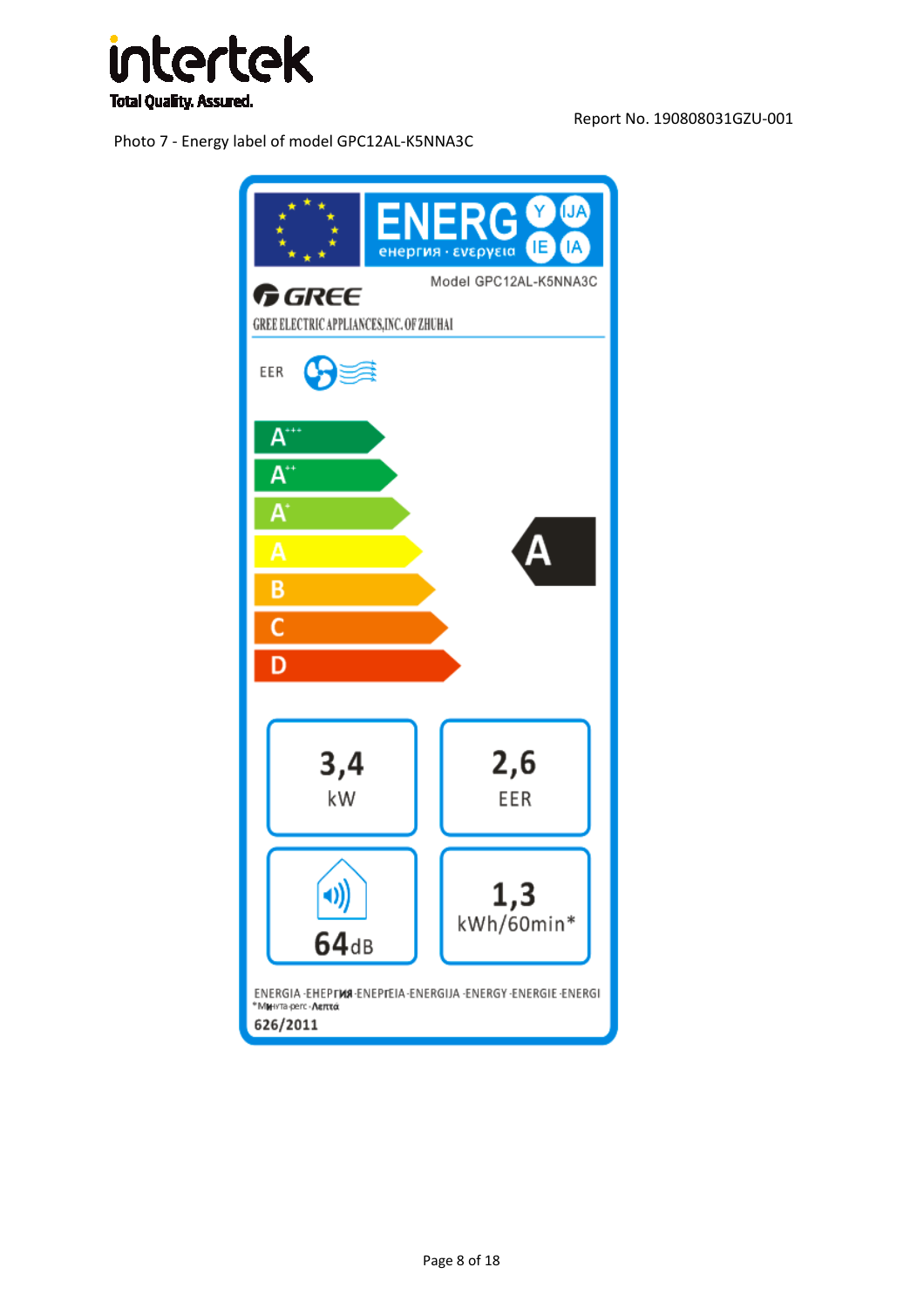

Photo 8 - Energy label of model GPC12AL-K5NNA1C

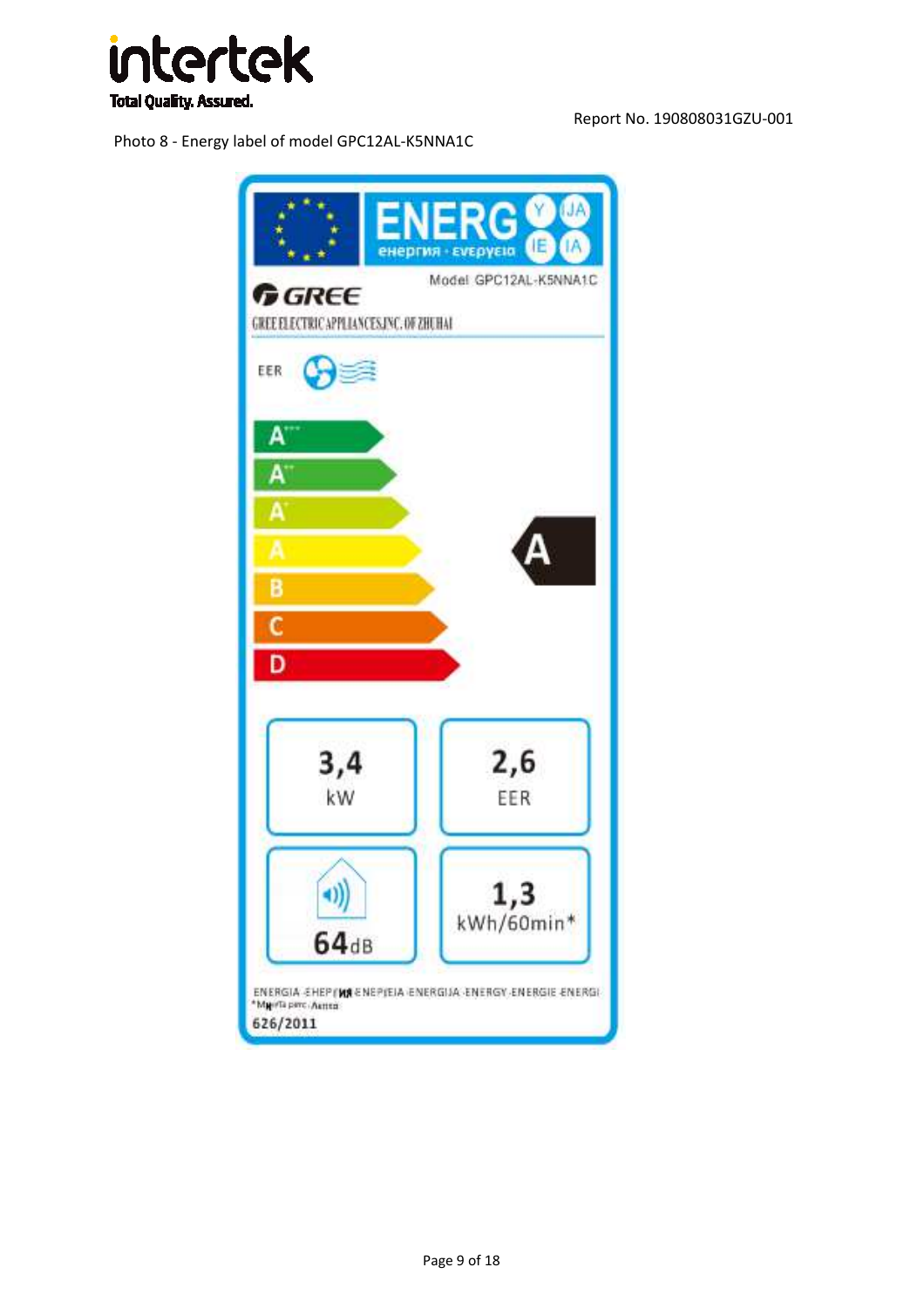

Photo 9 - Energy label of model GPC12AL-K5NNA2C

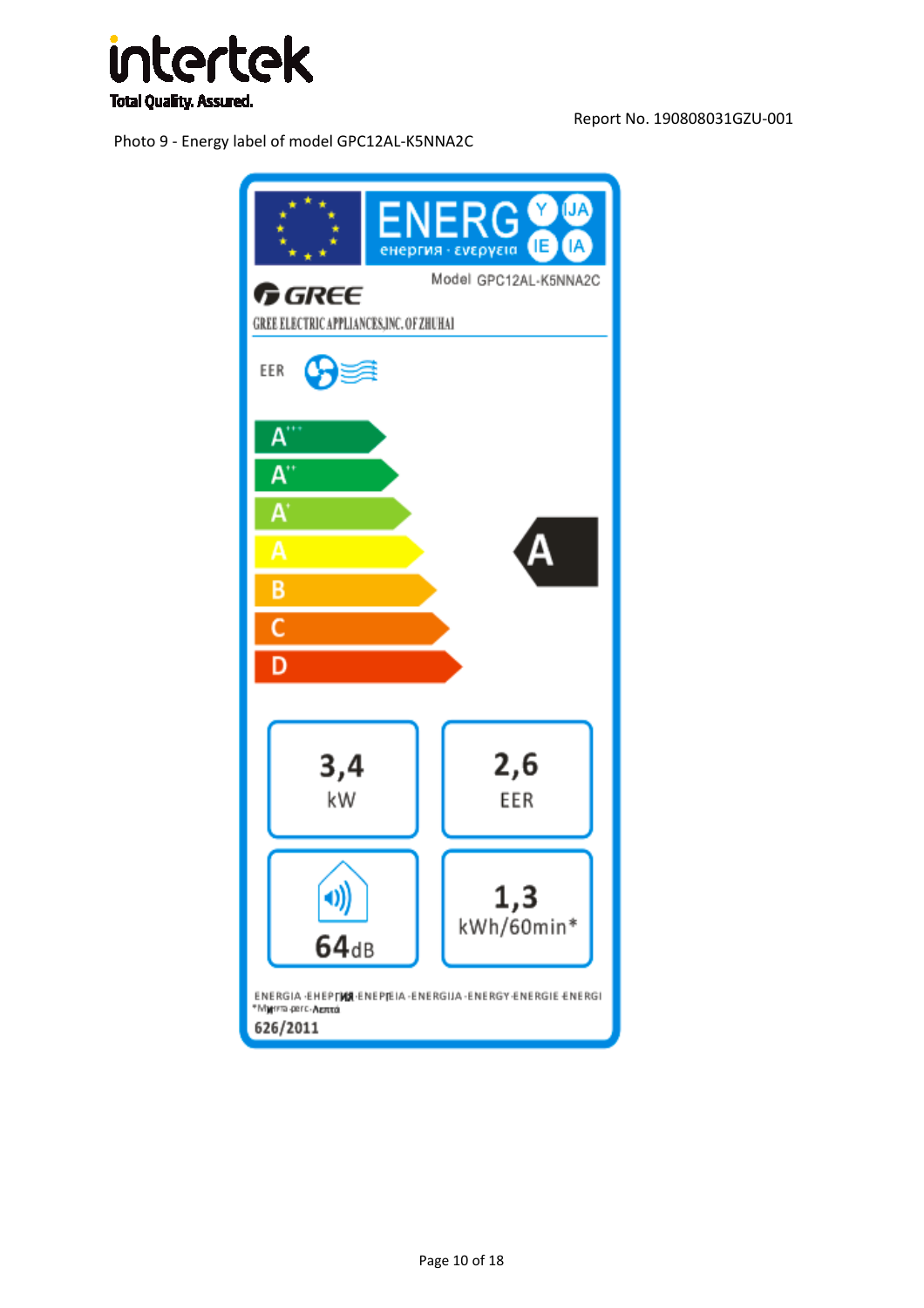

#### **Product Details**

| <b>Item</b>                           | Data                 |
|---------------------------------------|----------------------|
| Model number of Unit Under Tested     | GPC12AL-K5NNA3C      |
| Serial number                         | ΝA                   |
| Condition of sample(s)                | Prototype            |
| Product                               | <b>Single Ducted</b> |
| Air-conditioner Type                  | <b>Cooling Only</b>  |
| Refrigerant                           | R290                 |
| Mass of charged refrigerant           | $0.20$ kg            |
| Air Distribution                      | Non-ducted           |
| Outdoor side heat exchanger           | Air                  |
| Indoor side heat exchanger            | Air                  |
| Equipped with a supplementary heater? | No                   |
| Compressor type                       | Single Speed         |

#### **Critical Components**

| Name                                       | Manufacturer /<br>trademark                                                               | Type / model | <b>Technical data</b>                                                                      |
|--------------------------------------------|-------------------------------------------------------------------------------------------|--------------|--------------------------------------------------------------------------------------------|
| Compressor                                 | ZHUHAI LANDA<br><b>COMPRESSOR</b><br>CO.; LTD.                                            | QXD-B222A030 | 220-240V; 50HZ; 1000W; 3.09±7%Ω/3.04±<br>7%Ω; Class B                                      |
| Capacitor of<br>compressor                 | Zhuhai Gree<br>Xinyuan<br>Electronic Co.;<br><b>LTD</b>                                   | CBB65        | 40uF/450V/T70                                                                              |
| Evaporator side<br>fan motor               | Zhuhai Kaibang<br>Motor<br>Manufacturing<br>CO.;LTD.                                      | <b>YD28X</b> | 220-240V 0.28A 50Hz 16W B Main:352.6±<br>8%Ω;Aux:95±8%Ω                                    |
| Evaporator side<br>fan motor<br>(Optional) | Zhuhai city<br>Tongde electric<br>equipment co.; ltd                                      | <b>YD28X</b> | 220-240V 0.28A "50Hz" 16W Class B;M :<br>$429\pm8\%$ $\Omega$ A : 81.5 $\pm8\%$ $\Omega$ " |
| Evaporator side<br>fan motor<br>(Optional) | Zhuhai Kaibang<br>Motor<br>Manufacturing<br>CO LTD; (Hefei<br>Kaibang Motor<br>Co;; Ltd;) | <b>YD28X</b> | 220-240V;50Hz;16W;0.28A;Class<br>B;Main:352.6±8%Ω;Aux:95±8%Ω                               |
| Condenser side<br>fan motor                | Zhuhai Kaibang<br>Motor<br>Manufacturing<br>CO.;LTD.                                      | YD23X        | 220-240V 0.53A 50Hz 50W B Main:123±<br>8%Ω'Aux:88±8%Ω                                      |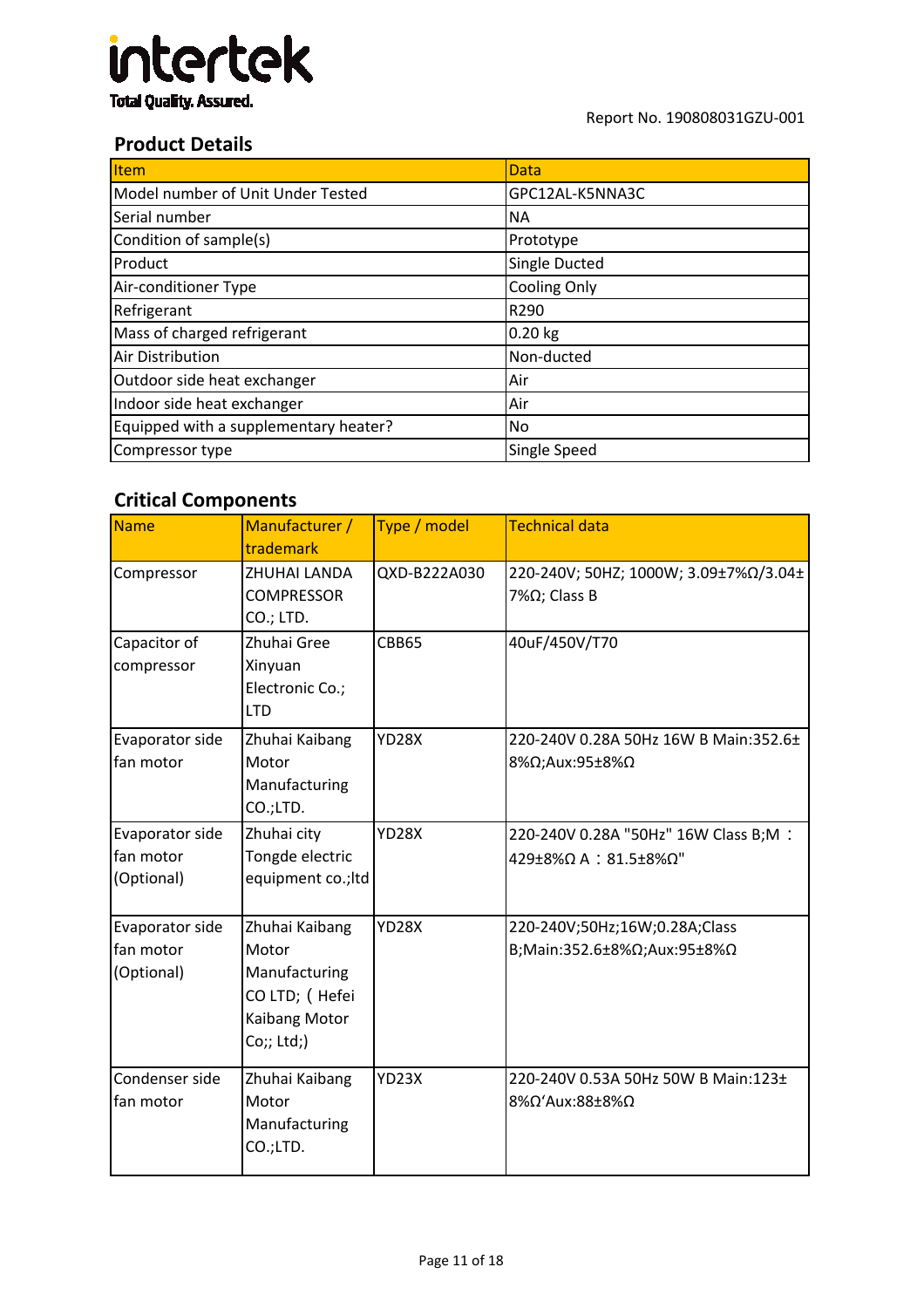## intertek

#### **Total Quality. Assured.**

Report No. 190808031GZU-001

|                   |                      |              | ILENOI LINO. TODOOOOJI ULU-UUT       |
|-------------------|----------------------|--------------|--------------------------------------|
| Condenser side    | Zhuhai city          | YD23X        | 220-240V" 0.5A "50Hz 50W B "M: 130.5 |
| fan motor         | Tongde electric      |              | ±8%Ω A : 89.0±8%Ω"                   |
| (Optional)        | equipment co.; Itd   |              |                                      |
|                   |                      |              |                                      |
| Condenser side    | Zhuhai Kaibang       | YD23X        | 220-240V;50Hz;50W;0.53A;Class        |
| fan motor         | Motor                |              | B;Main:123±8%ΩAux:88±8%Ω             |
| (Optional)        | Manufacturing        |              |                                      |
|                   | CO LTD; (Hefei       |              |                                      |
|                   | Kaibang Motor        |              |                                      |
|                   | Co;; Ltd;)           |              |                                      |
| Capacitor of both | XiamenFaratronic C6G |              | 3.5uF ; 450V ; T85                   |
| evaporator side   | Co.Ltd.              |              |                                      |
| and condenser     |                      |              |                                      |
| side fan motor    |                      |              |                                      |
| Alternative       | Ningbo Shine         | CBB61S       | 3.5µF/450V/T70                       |
|                   | Electrical Co.; Ltd. |              |                                      |
| Alternative       | Shanghai Haoye       | <b>MKPS</b>  | 3.5uF/450V;T70                       |
|                   | Electric Co.; Ltd.   |              |                                      |
|                   |                      |              |                                      |
| Alternative       | Shanghai Haoye       | MKP-1        | 3.5uF/450V;T85                       |
|                   | Electric Co.; Ltd.   |              |                                      |
| Alternative       | Guangdong            | <b>CBB61</b> | 3.5uF/450VAC/T70                     |
|                   | Fengming             |              |                                      |
|                   | Electronic Tech.     |              |                                      |
|                   | Co.; Ltd.            |              |                                      |
| <b>NOTE</b>       |                      |              |                                      |

NOTE

"Various" means any type, from any manufacturer that complies with the "Technical data and securement means" can be used.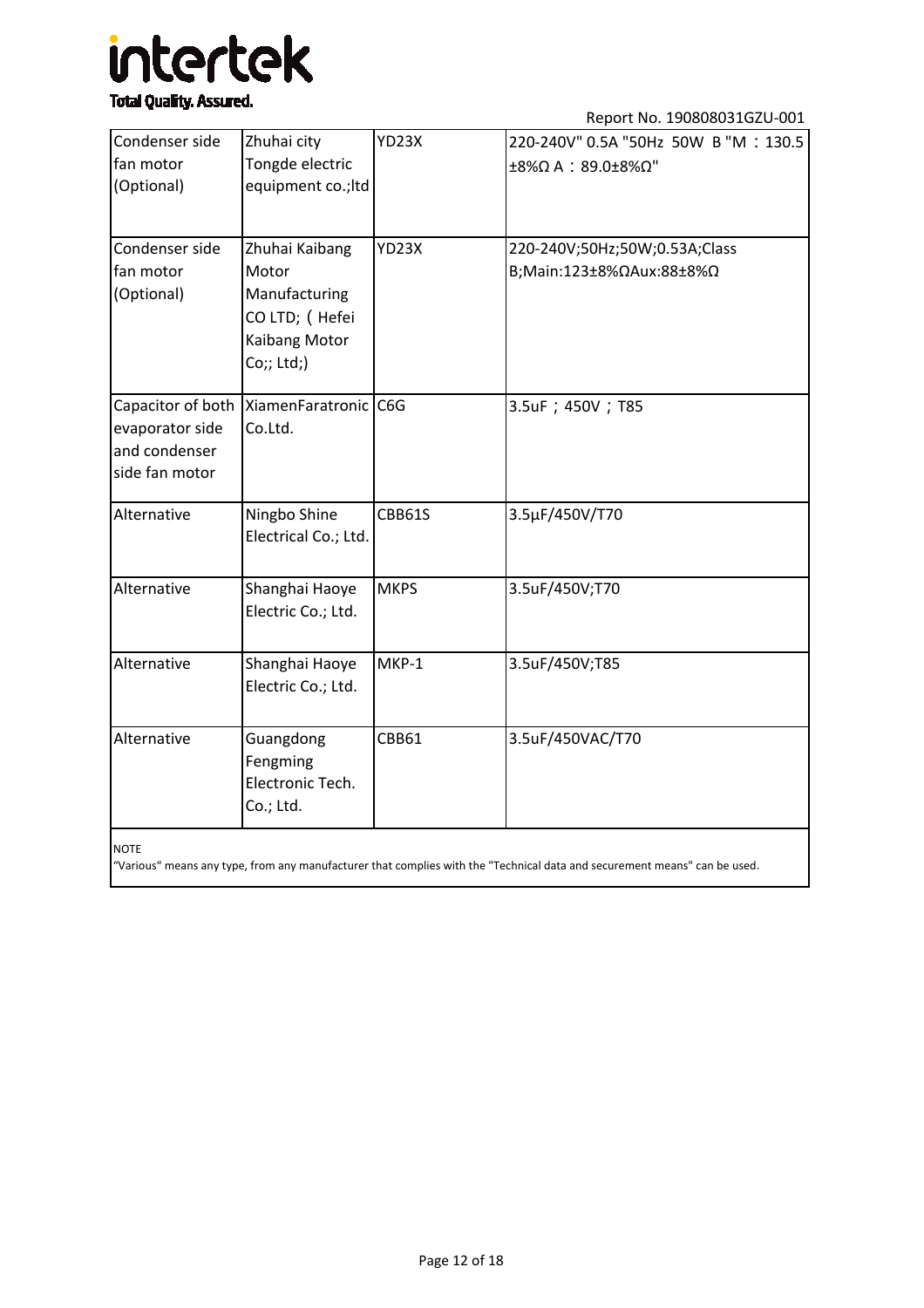

#### **Ecodesign requirements**

| <b>Clause</b>  | <b>Ecodesign requirements</b>                                                                   | <b>Result - Remark</b>  | <b>Verdict</b> |
|----------------|-------------------------------------------------------------------------------------------------|-------------------------|----------------|
| 2a)            | From 1 January 2013:                                                                            |                         | Pass           |
|                | Single duct and double duct air conditioners                                                    |                         |                |
|                | shall correspond to requirements as                                                             |                         |                |
|                | indicated in Tables 1, 2 and 3                                                                  |                         |                |
| Table 1        | Requirements for minimum energy efficiency Tested EER: 2.62                                     |                         | Pass           |
| Table 2        | Off mode:                                                                                       |                         | N/A            |
|                | Power consumption of equipment in any off-                                                      |                         |                |
|                | mode condition shall not exceed 1,00 W                                                          |                         |                |
|                | Standby mode:                                                                                   | 0.33W                   | Pass           |
|                | The power consumption of equipment in any                                                       |                         |                |
|                | condition providing only a reactivation                                                         |                         |                |
|                | function, or providing only a reactivation                                                      |                         |                |
|                | function and a mere indication of enabled                                                       |                         |                |
|                | reactivation function, shall not exceed 1,00                                                    |                         |                |
|                | W.                                                                                              |                         |                |
|                | Standby mode:                                                                                   |                         | N/A            |
|                | The power consumption of equipment in any                                                       |                         |                |
|                | condition providing only information or                                                         |                         |                |
|                | status display, or providing only a                                                             |                         |                |
|                | combination of reactivation function and                                                        |                         |                |
|                | information or status display, shall not                                                        |                         |                |
|                | exceed 2,00 W.                                                                                  |                         |                |
|                | Availability of standby and/or off mode                                                         |                         | Pass           |
|                | Equipment shall, except where this is                                                           |                         |                |
|                | inappropriate for the intended use, provide                                                     |                         |                |
|                | off mode and/or standby mode, and/or<br>another condition which does not exceed the             |                         |                |
|                |                                                                                                 |                         |                |
|                | applicable power consumption requirements<br>for off mode and/or standby mode when the          |                         |                |
|                | equipment is connected to the mains power                                                       |                         |                |
|                | source.                                                                                         |                         |                |
| Table 3        |                                                                                                 |                         | Pass           |
|                | Indoor sound power level no more than 65<br>dB(A)                                               | Tested value: 63.9dB(A) |                |
| 2 <sub>b</sub> |                                                                                                 |                         | N/A            |
|                | From 1 January 2013, air conditioners, except<br>single and double duct air conditioners, shall |                         |                |
|                | correspond to minimum energy efficiency                                                         |                         |                |
|                | and maximum sound power level                                                                   |                         |                |
|                | requirements as indicated in Tables 4 and 5                                                     |                         |                |
| Table 4        | Requirements for minimum energy efficiency                                                      |                         | N/A            |
| Table 5        | Requirements for maximum sound power                                                            |                         | N/A            |
|                | level                                                                                           |                         |                |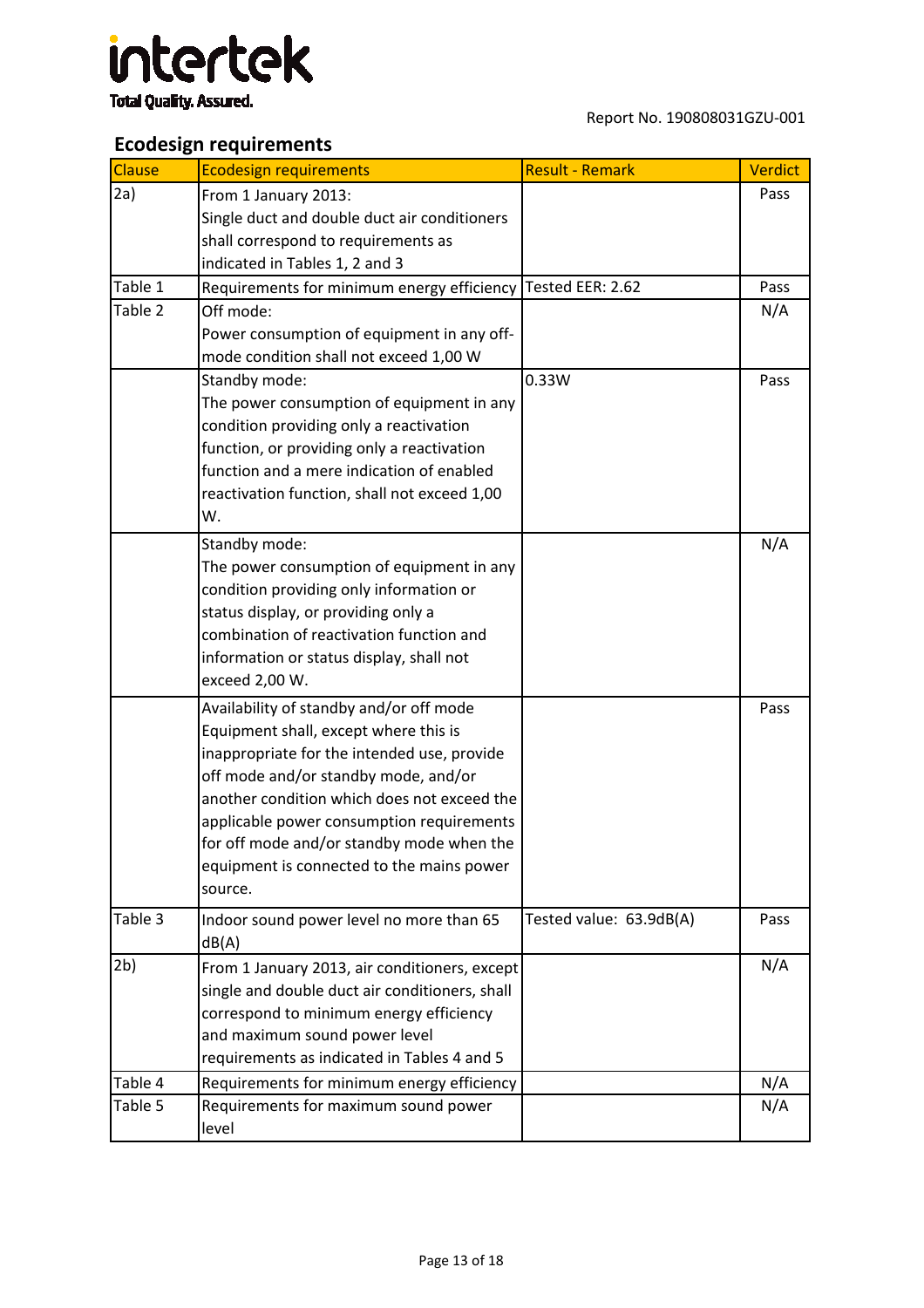## intertek

### **Total Quality. Assured.**

Report No. 190808031GZU-001

| Clause  | <b>Ecodesign requirements</b>                                                                                                                                                                                                                                                                                                                                            | <b>Result - Remark</b> | Verdict |
|---------|--------------------------------------------------------------------------------------------------------------------------------------------------------------------------------------------------------------------------------------------------------------------------------------------------------------------------------------------------------------------------|------------------------|---------|
| 2c)     | From 1 January 2014, air conditioners shall<br>correspond to requirements as indicated in<br>the table 6                                                                                                                                                                                                                                                                 | Tested EER: 2.62       | Pass    |
| 2d)     | From 1 January 2014, single duct and double<br>duct air conditioners and comfort fans shall<br>correspond to requirements as indicated in<br>Table 7                                                                                                                                                                                                                     |                        | Pass    |
| Table 7 | Off mode:<br>Power consumption of equipment in any off-<br>mode condition shall not exceed 0,50 W.                                                                                                                                                                                                                                                                       |                        | N/A     |
|         | Standby mode:<br>The power consumption of equipment in any<br>condition providing only a reactivation<br>function, or providing only a reactivation<br>function and a mere indication of enabled<br>reactivation function, shall not exceed 0,50<br>W.                                                                                                                   | 0.33W                  | Pass    |
|         | Standby mode:<br>The power consumption of equipment in any<br>condition providing only information or<br>status display, or providing only a<br>combination of reactivation function and<br>information or status display shall not exceed<br>1,00 W.                                                                                                                    |                        | N/A     |
|         | Availability of standby and/or off mode<br>Equipment shall, except where this is<br>inappropriate for the intended use, provide<br>off mode and/or standby mode, and/or<br>another condition which does not exceed the<br>applicable power consumption requirements<br>for off mode and/or standby mode when the<br>equipment is connected to the mains power<br>source. |                        | Pass    |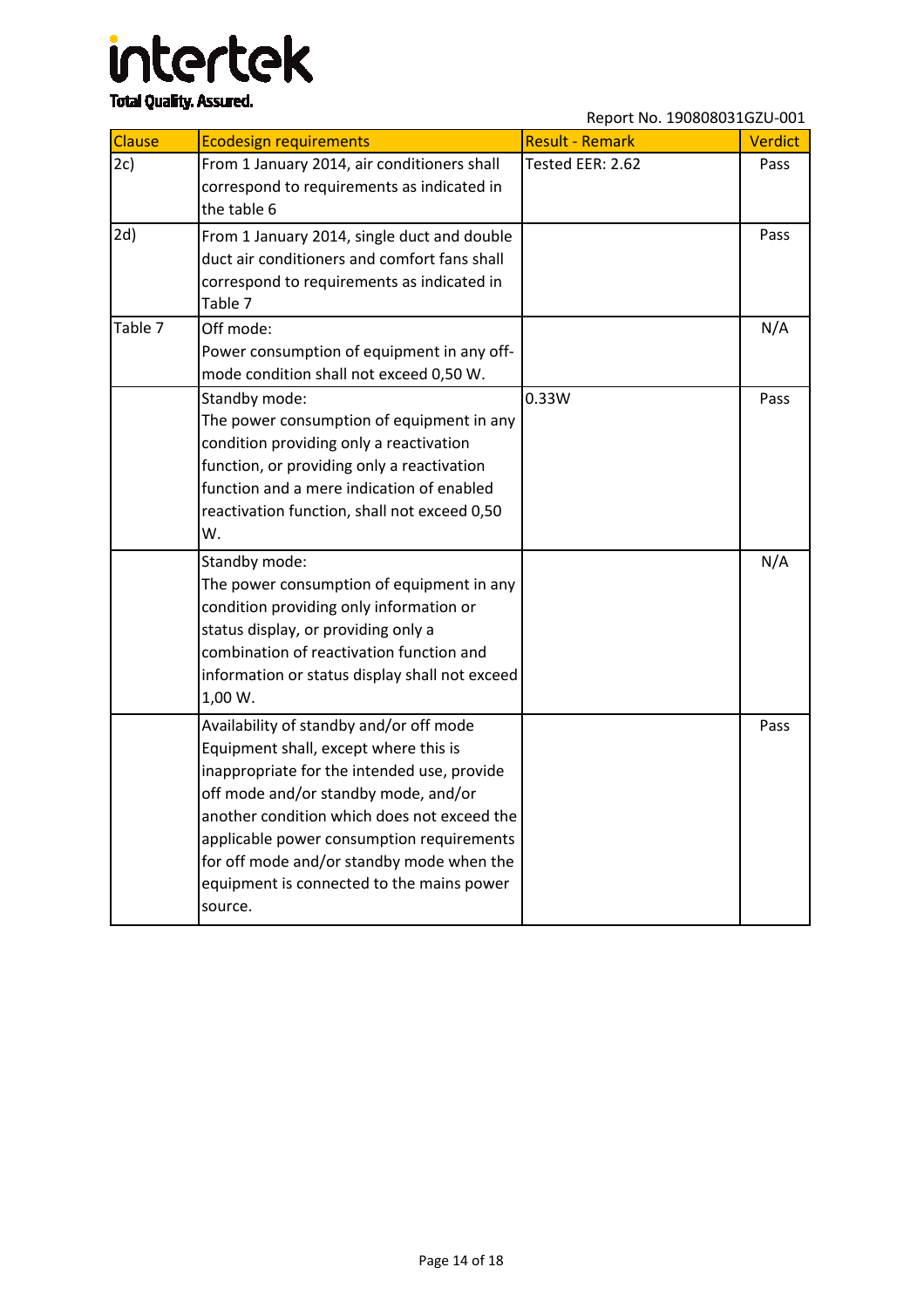### intertek **Total Quality. Assured.**

#### Report No. 190808031GZU-001

| <b>Clause</b> | <b>Ecodesign requirements</b>                | <b>Result - Remark</b> | <b>Verdict</b> |
|---------------|----------------------------------------------|------------------------|----------------|
|               | Power management                             |                        | N/A            |
|               | When equipment is not providing the main     |                        |                |
|               | function, or when other energy- using        |                        |                |
|               | product(s) are not dependent on its          |                        |                |
|               | functions, equipment shall, unless           |                        |                |
|               | inappropriate for the intended use, offer a  |                        |                |
|               | power management function, or a similar      |                        |                |
|               | function, that switches equipment after the  |                        |                |
|               | shortest possible period of time appropriate |                        |                |
|               | for the intended use of the equipment,       |                        |                |
|               | automatically into:                          |                        |                |
|               | - standby mode, or                           |                        |                |
|               | - off mode, or                               |                        |                |
|               | - another condition which does not exceed    |                        |                |
|               | the applicable power consumption             |                        |                |
|               | requirements for off mode and/or standby     |                        |                |
|               | mode when the equipment is connected to      |                        |                |
|               | the mains power source. The power            |                        |                |
|               | management function shall be activated       |                        |                |
|               | before delivery.                             |                        |                |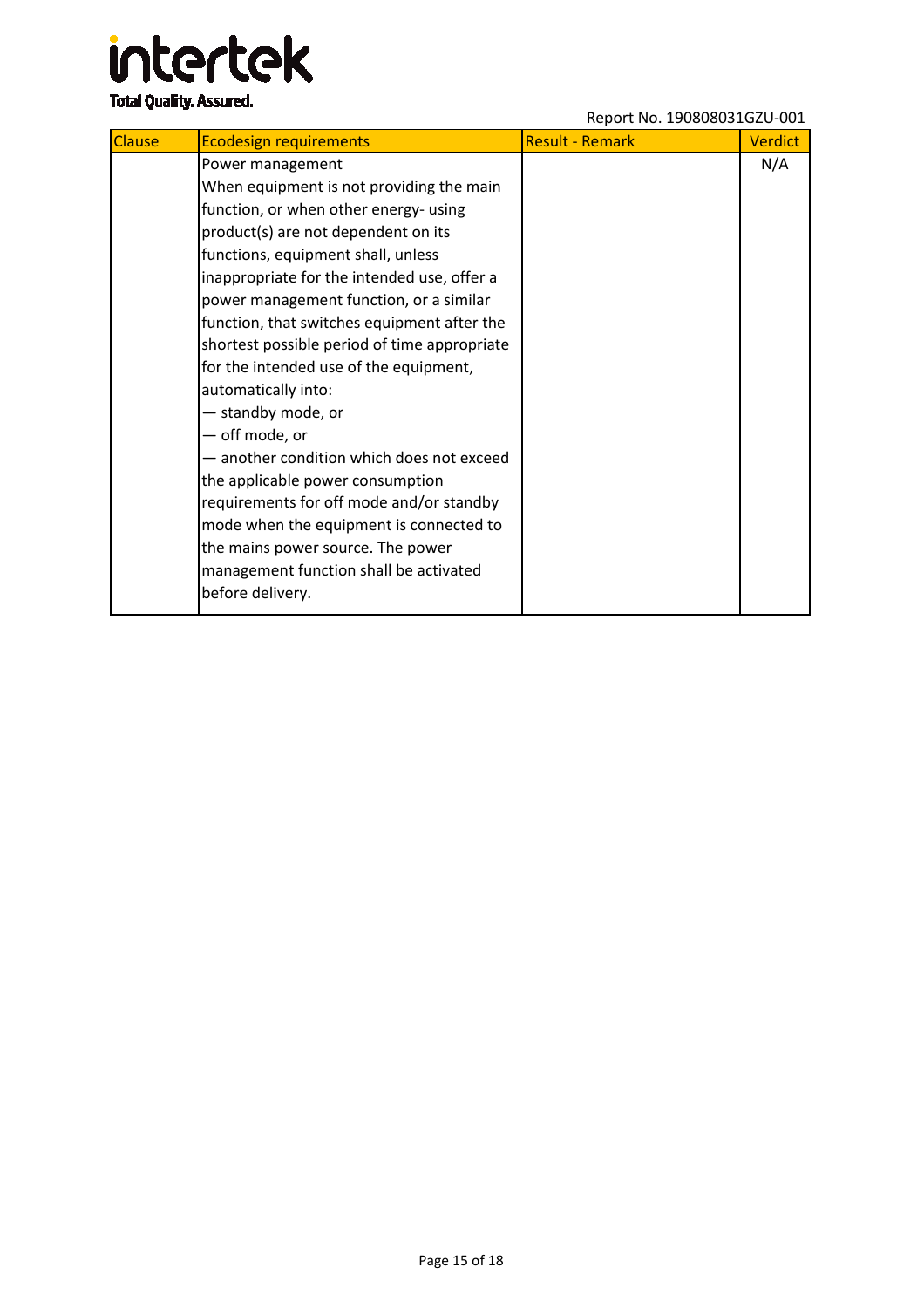

#### **Information requirements for single duct and double duct air conditioners.**

| Information to identify the model(s) to which the information relates to<br>[fill in as necessary] |                         |                   |               |           |
|----------------------------------------------------------------------------------------------------|-------------------------|-------------------|---------------|-----------|
| Description                                                                                        | Symbol                  | Rated             | <b>Tested</b> | Unit      |
| Capacity for cooling                                                                               | $P_{rated}$ for cooling | 3.40              | 3.425         | kW        |
| Capacity for heating                                                                               | $P_{rated}$ for heating | $-$               | $-$           | kW        |
| Power input for cooling                                                                            | $P_{EER}$               | 1.305             | 1.305         | kW        |
| Power input for heating                                                                            | $P_{COP}$               | $\qquad \qquad -$ | X,X           | kW        |
| Energy efficiency ratio                                                                            | $EER_d$                 | 2.60              | 2.62          |           |
| Coefficient of performance                                                                         | COP <sub>d</sub>        | $-$               |               |           |
| Power consumption in thermostat-off mode                                                           | $P_{TO}$                |                   |               | W         |
| Power consumption in standby mode                                                                  | $P_{\,\, SB}$           | $\qquad \qquad -$ | 0.33          | W         |
| Electricity consumption of single duct<br>appliances (cooling)                                     | QSD                     | 1.3               | 1.305         | kWh/h     |
| Electricity consumption of single duct<br>appliances (heating)                                     | QSD                     | $\qquad \qquad -$ |               | kWh/h     |
| Sound power level                                                                                  | $L_{WA}$                | 64                | 63.9          | dB(A)     |
| Global warming potential                                                                           | GWP                     | 3                 | 3             | kgCO2 eq. |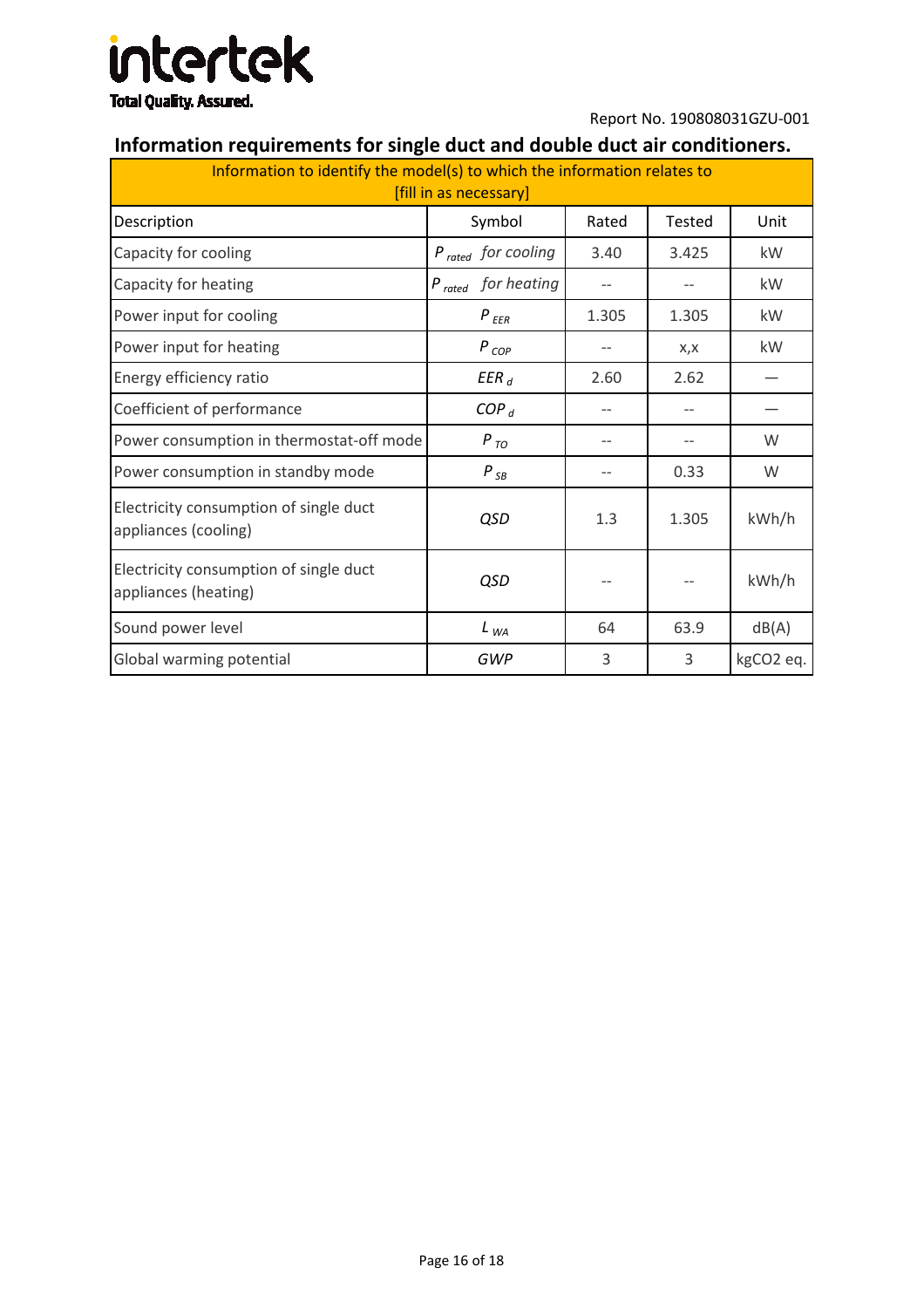

#### **Cooling capacity test**

| <b>Item</b>                                                                      | <b>Unit</b>     | <b>Cooling</b> | <b>Heating</b> |
|----------------------------------------------------------------------------------|-----------------|----------------|----------------|
| Test method                                                                      |                 | Calorimeter    | Calorimeter    |
| <b>Barometric pressure</b>                                                       | kPa             | 101.10         |                |
| Voltage                                                                          | V               | 231.0          |                |
| Frequency                                                                        | Hz              | 50.0           |                |
| <b>Total current</b>                                                             | Α               | 5.77           |                |
| Total power input                                                                | W               | 1305.0         | $-$            |
| Speed control setting of the fan speed                                           |                 | High           |                |
| Dry-bulb temperature of air entering equipment, indoor side                      | $\rm ^{\circ}C$ | 35.00          |                |
| Wet-bulb temperature of air entering equipment, indoor side                      | °C              | 23.98          |                |
| Dry-bulb temperature of air entering equipment, outdoor side                     | °C              | 35.03          |                |
| Wet-bulb temperature of air entering equipment, outdoor side                     | °C              | 23.97          |                |
| <b>Total Cooling Capacity Indoor Side</b>                                        | W               | 3424.8         |                |
| Sensible Cooling Capacity Indoor Side                                            | W               | 2250.0         |                |
| Sensible Heat Ratio                                                              | $\%$            | 65.7           | $-$            |
| <b>Total Cooling Capacity Outdoor Side</b>                                       | W               | 3453           |                |
| Difference between Total Cooling Capacity from Indoor and<br><b>Outdoor Side</b> | %               | $-0.84$        |                |
| <b>EER</b>                                                                       | W/W             | 2.62           |                |
| <b>Heating Capacity Indoor Side</b>                                              | W               |                |                |
| <b>Heating Capacity Outdoor Side</b>                                             | W               | $-$            |                |
| Difference between Total Heating Capacity from Indoor and<br>Outdoor Side        | %               |                |                |
| COP                                                                              | W/W             |                |                |